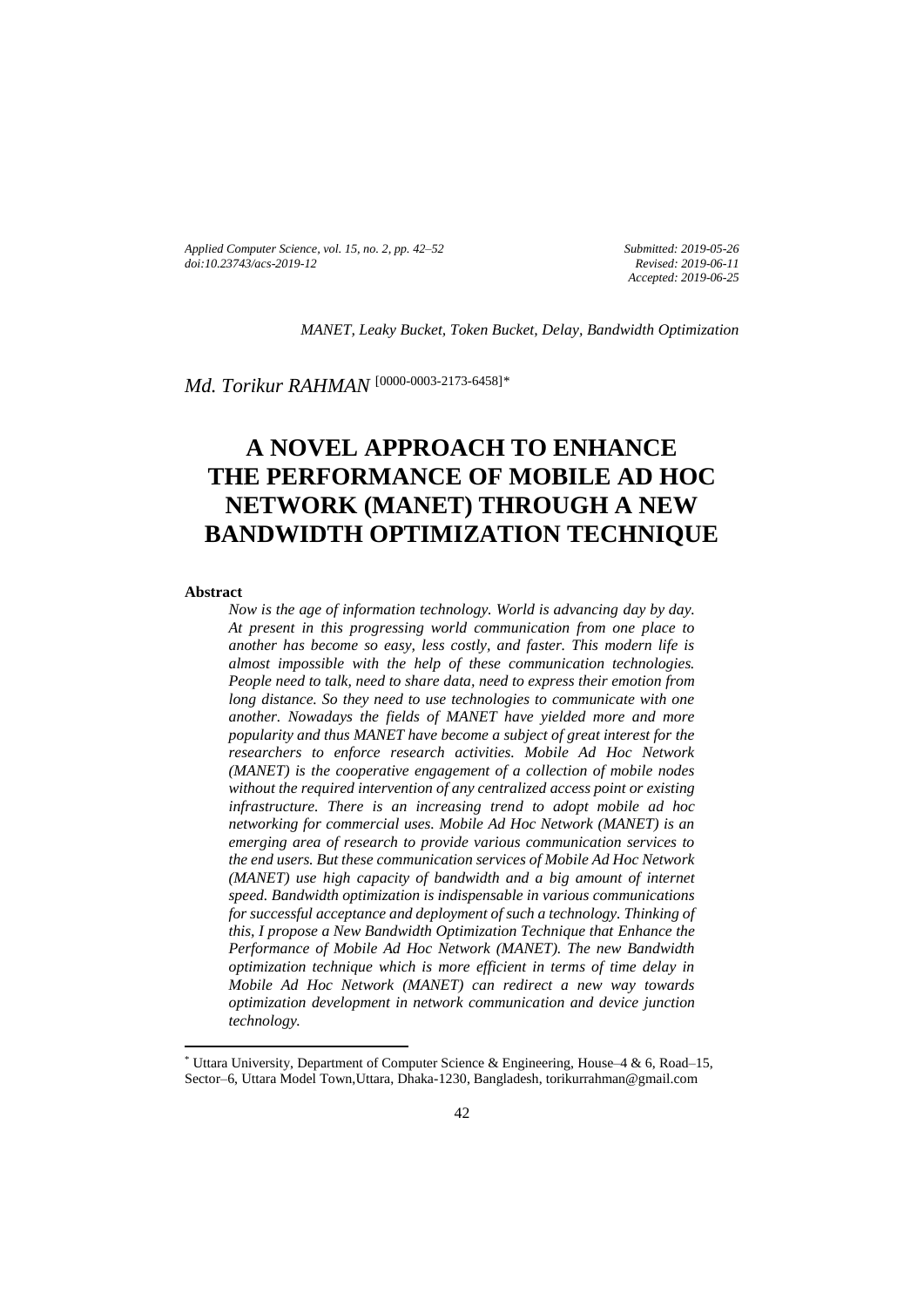### **1. INTRODUCTION**

A mobile ad hoc network (MANET) sometimes called a wireless ad hoc network or a mobile mesh network is a wireless network, comprised of mobile computing devices (nodes) that use wireless transmission for communication, without the aid of any established infrastructure or centralized administration such as a base station or an access point (Siva Ram Murthy & Manoj, 2004; Basagni, Conti, Giordano & Stojmenovic, 2003). Unlike traditional mobile wireless networks, mobile ad hoc networks do not rely on any central coordinator but communicate in a self-organized way. Mobile nodes that are within each other's radio range communicate directly via wireless links, while those far apart rely on other nodes to relay messages as routers. In ad hoc network each node acts both as a host (which is capable of sending and receiving) and a router which forwards the data intended for some other node. Ad hoc wireless networks can be deployed quickly anywhere and anytime as they eliminate the complexity of infrastructure setup. Applications of ad hoc network range from military operations and emergency disaster relief, to commercial uses such as community networking and interaction between attendees at a meeting or students during a lecture (Aggelou, 2004; Agrawal & Chauhan, 2015). MANET disseminate important and real-time information to the nodes such as weather information, transit systems, internet access, mobile e-commerce, and other multimedia applications. Most of these applications or systems demand high capacity of bandwidth and a big amount of internet speed so that user can communicate among themselves. Most of the previous research on ad hoc networking has been done using exist many technique of bandwidth optimization in mobile ad hoc network (MANET) focusing only upon the efficiency of the network. There are quite a number of bandwidth optimization technique that are excellent in terms of efficiency like Leaky bucket, Token bucket, Traffic smoothing, Traffic burst shaping etc. However more time delay and big amount of packet drop is happen in many scheme like Leaky bucket and Token bucket. In Token bucket method packet drop is happened less than the Leaky bucket but the time delay is relatively more than Leaky bucket algorithm. So in order to improve the performance of mobile ad hoc network (MANET) bandwidth optimization is highly desirable.

In this paper I have put my concern on the working principle, major components and existing bandwidth optimization technique of MANET besides the basic terminologies. Finally, I proposed a new bandwidth optimization technique that Enhance the Performance of Mobile Ad Hoc Network (MANET) which will more stable in terms of time delay in MANET. With the help of the algorithm, it ensures no matter what the packet size is, the delay is relatively less than the existing schemes for a particular data interval time, provides an optimized process. The defined algorithm controlled the bandwidth by transferring data packets through measuring delay time.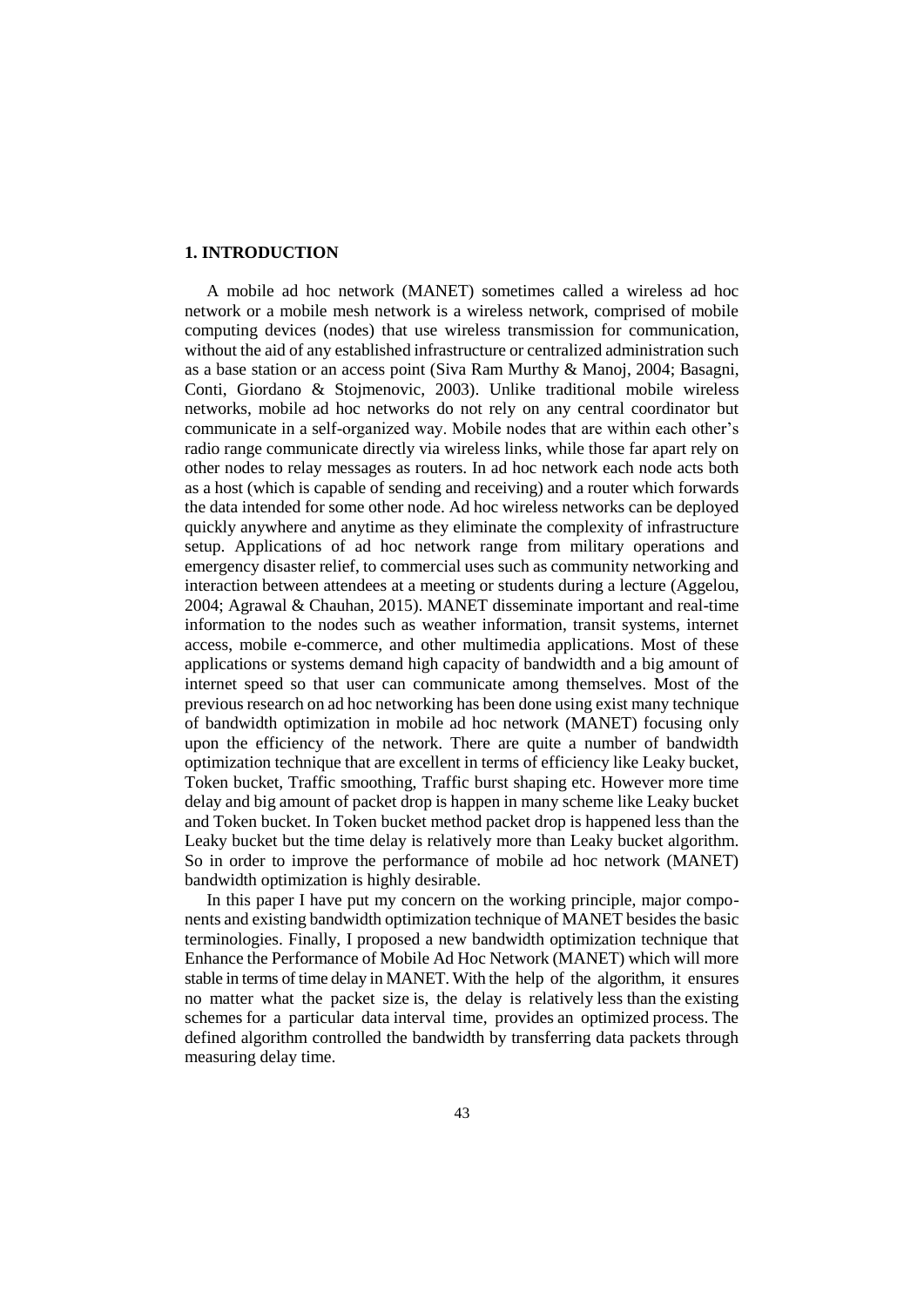#### **2. MOBILE AD HOC NETWORKS**

 A mobile ad hoc network (MANET) is a wireless network, comprised of mobile computing devices (nodes) that use wireless transmission for communication, without the help of any established infrastructure or centralized administration such as a base station in cellular network or an access point in wireless local area network (Agrawal & Chauhan, 2015). The nodes are free to move randomly and organize themselves arbitrarily; thus, the network's wireless topology may change rapidly and unpredictably. In mobile ad hoc network, each node acts both as a host (which is capable of sending and receiving) and a router which forwards the data intended for some other node (Perkins, 2008). As shown in Figure 1, an ad hoc network might consist of several home-computing devices, including laptops, cellular phones, and so on.



**Fig. 1. A Typical Mobile Ad Hoc Network**

## **3. ANALYSIS FOR BANDWIDTH OPTIMIZATION**

 Bandwidth management is the procedure of managing and controlling the communications (traffic, packets) through measurement on a network link, to ensure the avoidance of flooding the link to its maximum range of capacity or over flooding the link, which would result in a network congestion and poor performance within the network. It is measured in bits per second (bit/s) or bytes per second (B/s) (Pujolle, 2013).

 Bandwidth optimization is a procedure that can measure and utilize the capacitive bandwidth within the whole system. Now a day's bandwidth management is a problem as the number of internet users are increased day by day. Even using local LAN, a limit of bandwidth must be controlled among all the users those are provided through various communication systems, or the bandwidth will be wasted among the caller and called party and also may be wasted between the link and the end point (Medhi & Ramasamy, 2010).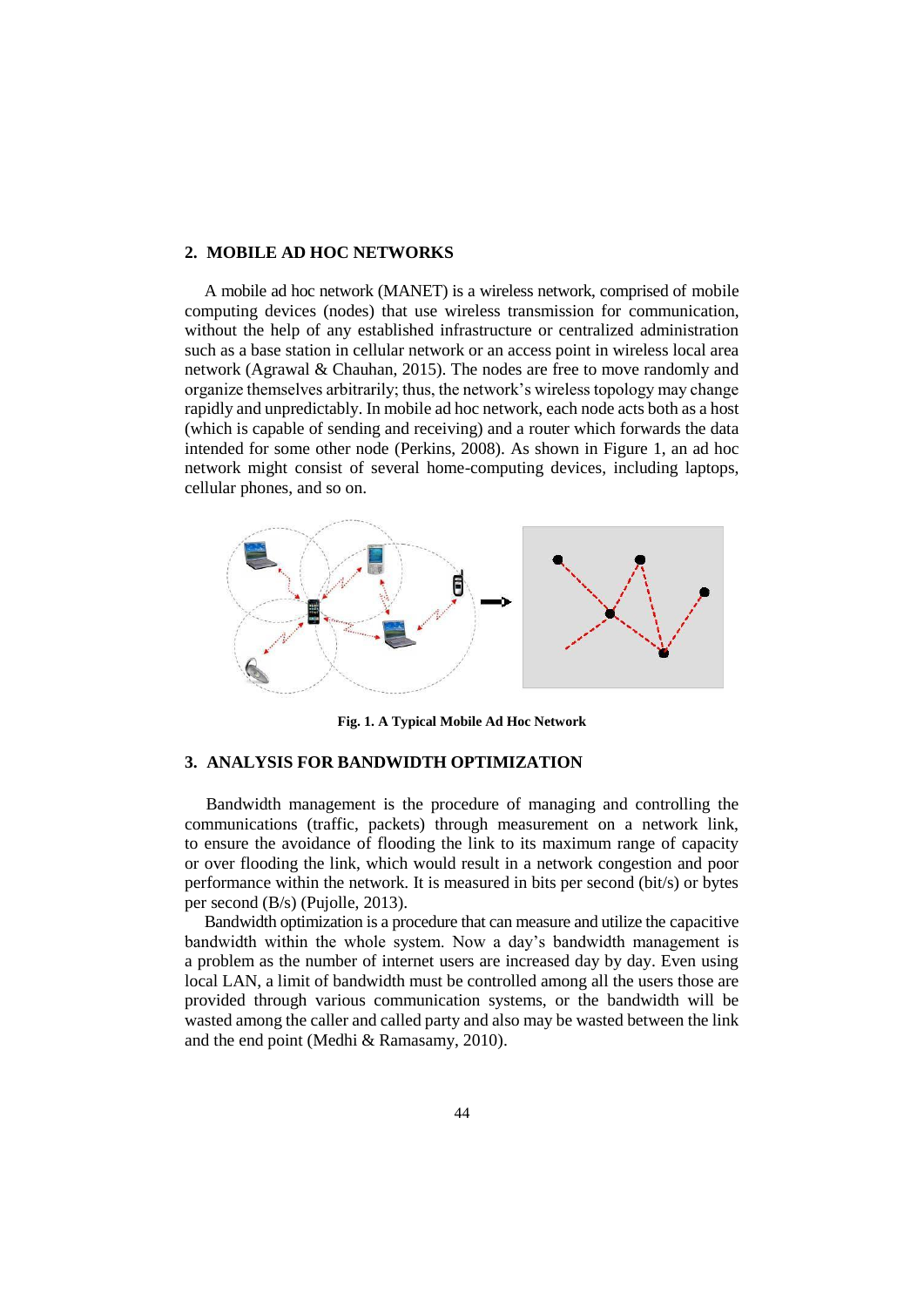By thinking of it a new algorithm is proposed. It is based on leaky Bucket algorithm with some specific features. This algorithm shapes the packets between the caller and the called party also between the link and the end point of the throughout the communication system. The packets are molded with the help of specific time buffer (Nakibly, 2014). The buckets are not static as normally as leaky algorithm uses. Increase number of packets the time delay is relatively less and the data's are optimized. The waste packets from the overflow data's are saved in an optimal bucket until the process of the previous step. Then the data's are sent sequentially. Overall Process ensures an optimization scheme within the whole network area.

## **3.1. Existing Technique for Bandwidth Optimization**

 There are many Bandwidth managing and optimizing options, they are listed below:

- **Traffic Shaping (Rate limiting):** Leaky bucket, Token bucket, TCP rate control- it adjusts the TCP window size as well as controlling the rate of ACK's being returned to the sender (Farzanegan Daneshvar, Saidi & Mahdavi, 2014).
	- o **Leaky Bucket Algorithm:** The Leaky Bucket Algorithm used to control data rate in a network. It is implemented as a single-server queue with constant service time. If the bucket (buffer) overflows, then packets are discarded (Rahman, 2019).
	- o **Token Bucket Algorithm:** The Token Bucket Algorithm allows the output rate to vary, depending on the size of the burst. In the Token Bucket algorithm, the bucket holds tokens. To transmit a packet, the host must capture and destroy one token. Tokens are generated by a clock at the rate of one token every  $\Delta t$  sec. Idle hosts can capture and save up tokens (up to the max. size of the bucket) in order to send larger bursts later (Farzaneh, Mardi & Ghorashi, 2014).
- **Scheduling Algorithms:** Weighted fair queuing (WFQ), queuing, Weighted (WRR), Deficit weighted round robin (DWRR), Hierarchical Fair Service Curve (HFSC) (Ash, 2006).
- **Congestion Avoidance:** RED, WRED works as port queuing buffer network scheduler and lowers the usual property of TCP global synchronization, Policing.
- **Bandwidth Reservation Protocols / Algorithms:** Resource reservation protocol (RSVP), Constraint-based Routing Label Distribution Protocol (CR-LDP), Top-nodes algorithm.
- **Traffic Classification:** Categorizing traffic according to some policy in order that the above techniques can be applied to each class of traffic differently (Dainotti, Pescape & Claffy, 2012).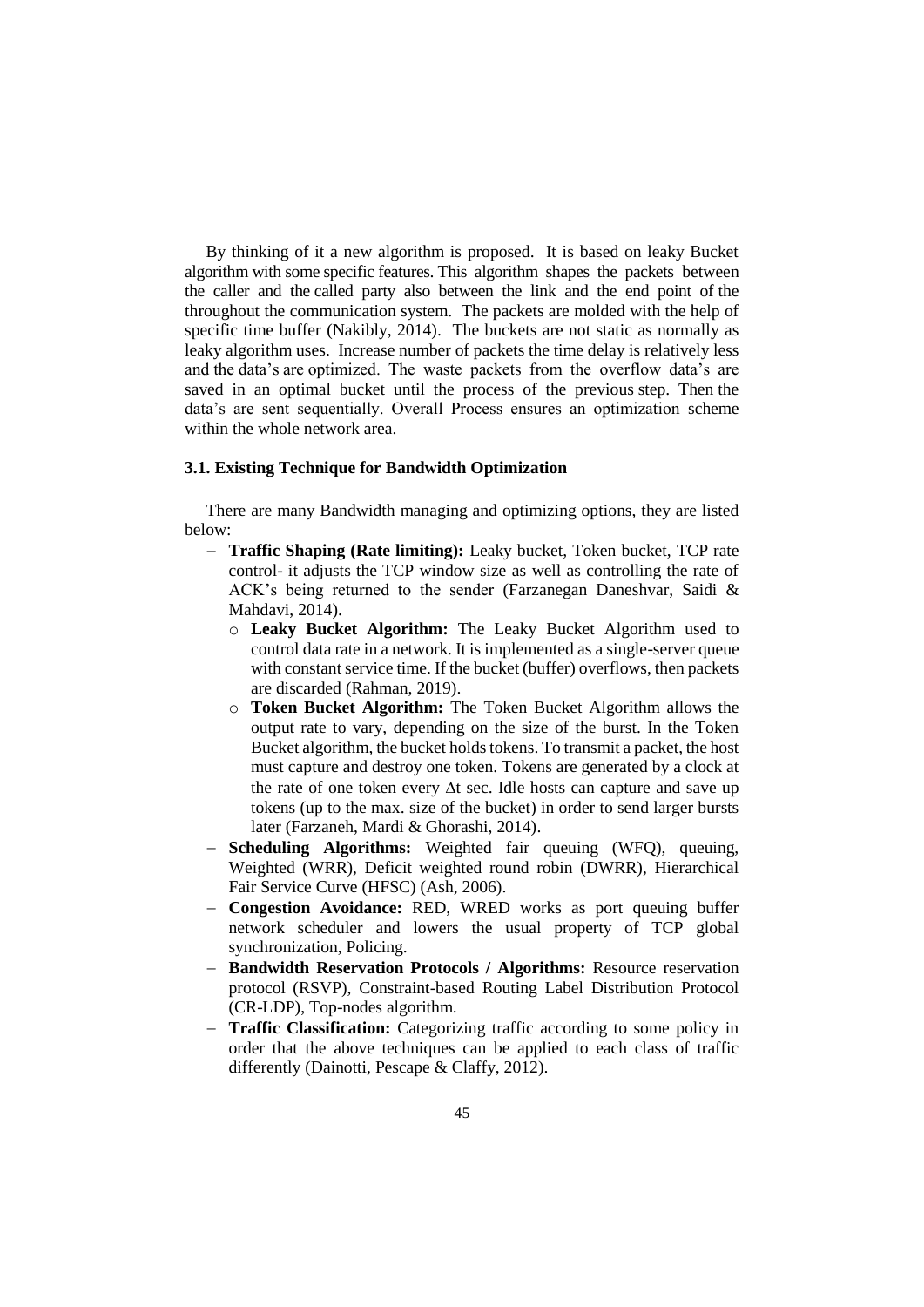## **4. PROPOSED ALGORITHM**

 Proposed algorithm is based on the "leaky bucket" algorithm. But it is very different than normal leaky bucket. As all know the leaky algorithm uses bucket which can contain both incoming and outgoing packets, shape them send them at a constant or optimal rate. But leaky algorithm uses fixed size of buckets and that cannot contain the overflow data as a result there are fall of packets. Being modified and changed the algorithm using FIFO queue as the number of queue equal to the no of buckets for traffic shaping (burst, noise) and processing the incoming packets then resend the overflow data through the next bucket fixing a time limit to transfer all the packets within a session and so on. The algorithm is effective for shaping the traffic, since all the packets are sent ensures relatively a smaller amount delay time provides effectiveness on channel capacity, also provides optimality with capacitive controlled bandwidth to a link and endpoint channel. Same work follows in case of caller and called party through data packet transferring.

 There is a delay time for packet data intervals between links to end point packet transfer. It makes the delay time relatively less for this algorithm. So, it gives every time an optimal rate of packet transfer per second (Elhanany & Hamdi, 2007). For understanding the development, it is important to know about the time delay of a network system. So, for delay

## *Delay = F(Traffic volume data rate, Capacity)*

**For a single link system** it assumes that packet arrival to a network link follows a Poisson process with the average arrival rate as  $\lambda$  packets per sec. The average service rate of packets by the link is assumed to be  $\mu$  packets per sec (Medhi & Ramasamy, 2017). It considers here the case in which the average arrival rate is lower than the average service rate, if  $\lambda < \mu$ ; otherwise, it would have an overflow situation (Ponomarenko, Kim & Melikov, 2010). If it assumes that the service time is exponentially distributed, in addition to packet arrival being Poissonian, then the average delay ' $\tau$ ' can be given by the following formula, which is based on the M/M/1 queuing model.

$$
\tau = \frac{1}{\mu - \lambda} \tag{1}
$$

Considering the average packet size is 'κ' Megabits, and that the packet size is exponentially distributed. Then, there is a simple relation between the link speed  $\langle c^{\prime}$  (in Mbps), the average packet size ' $\kappa$ ', and the packet service rate 'μ', which can be written as:

$$
c = \kappa \mu \tag{2}
$$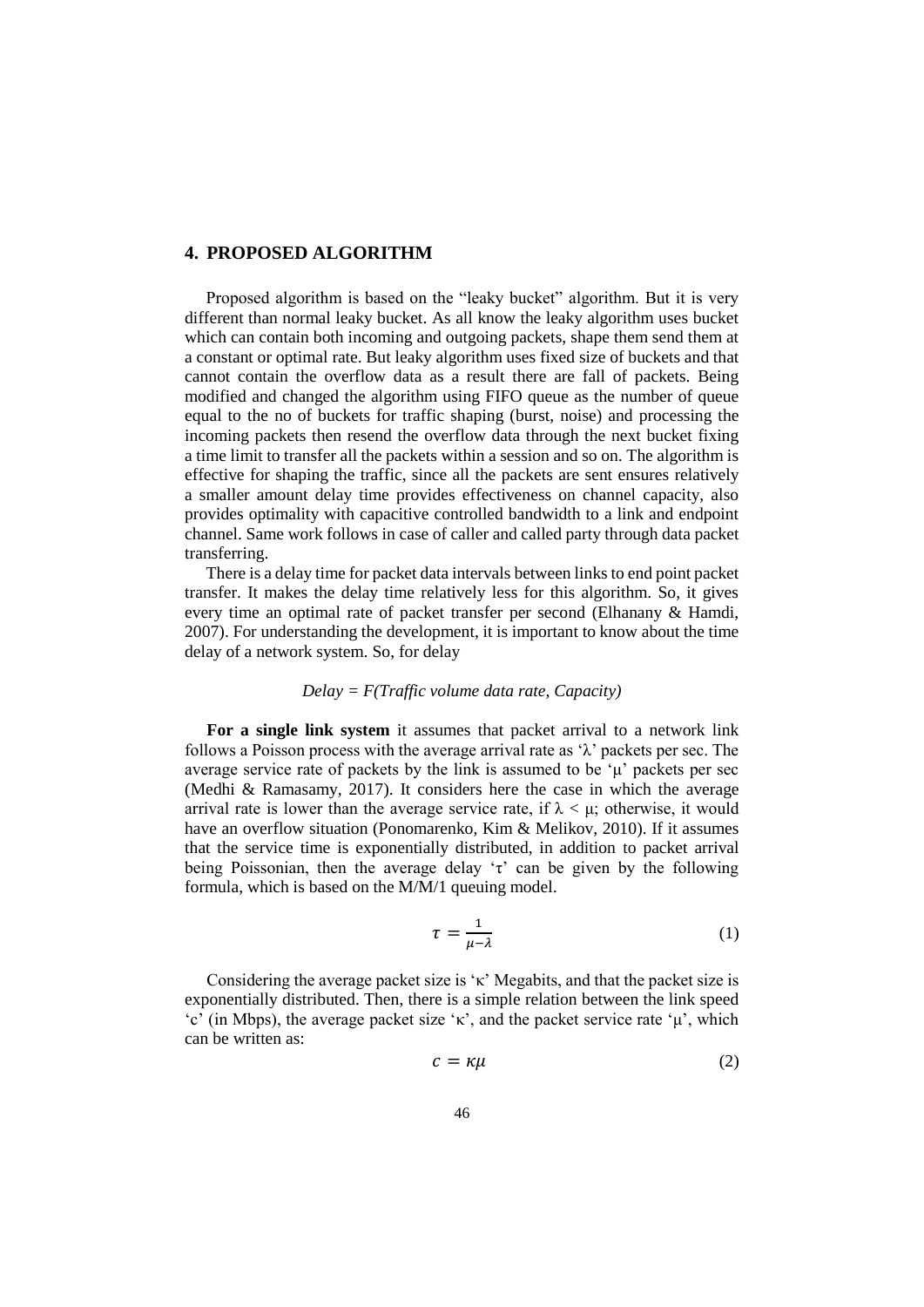Combining '<sup>k</sup>' with the packet arrival rate ' $\lambda$ ', it can consider the arrival rate 'h' in Mbps as follows:

$$
h = \kappa \lambda \tag{3}
$$

If multiply the numerator and the denominator by ' $\kappa$ ', it can then transform the above equations as

$$
\tau = \frac{\kappa}{\kappa(\mu - \lambda)} = \frac{\kappa}{c - h} \tag{4}
$$

The relation can be written as

$$
\frac{\tau}{\kappa} = \frac{1}{c - h} \tag{5}
$$

Now compare Eq. (1) and Eq. (2), t the average packet delay can be derived directly from the link speed and arrival rate given in a measure such as Mbps; the only difference is the factor ' $\kappa$ ', the average packet size. Considering the delay proposed algorithm stands the below equation:

$$
\sum y = \sum X + \sum_{i=0}^{n} x \tag{6}
$$

where: y – output rate, transfer/sec or packets/sec,

 $X$  – bucket size,

x – number of packets,

n – number of packets in serial through distribution.

**Condition 1:** if  $X \leq x$ , new bucket is generated, then equation stands as

$$
y = X_1 + X_2 + \dots + X_n + \sum_{i=0}^{n} x
$$
 (7)

where:  $X_1$  – the previous bucket with stored packets,

 $X_2$  – Overflow packets that will flow after the stored packets

**Condition 2:** if  $X > x$ , new bucket is not generated:

$$
y = X_1 + \sum_{i=0}^{X} x \tag{8}
$$

where:  $x -$  the optimal no packets sending through to the network.

**Condition 3:** If  $X = 0$ , in case of first bucket is empty.

Here,  $X_1 = 0$  means, emptiness of packet or packets are being transferred successfully (Rahman, 2019; Rahman & Rahat Hasan Robi, 2019). Then fetish coming packets are added to the first bucket. Following above analogy this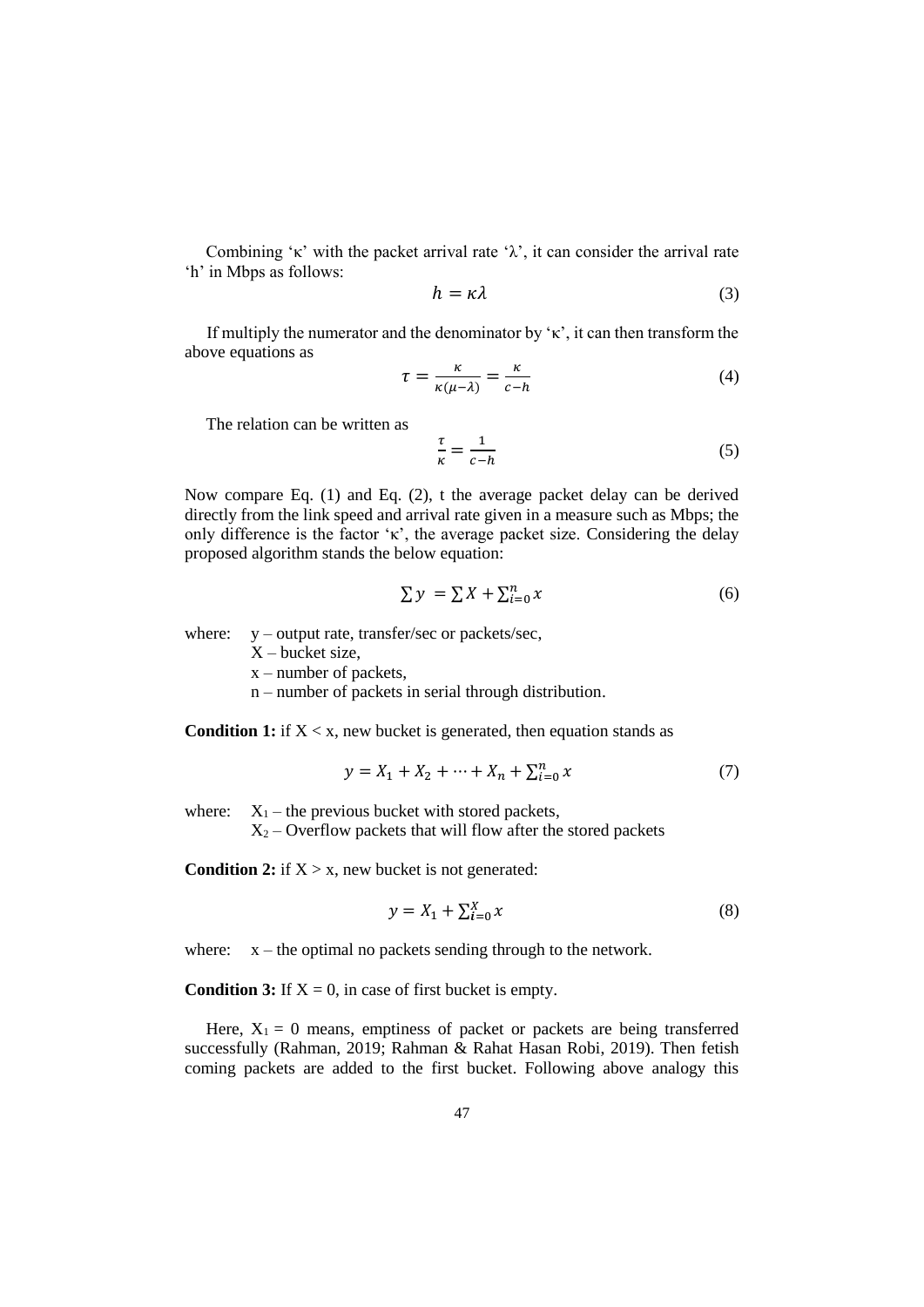algorithm performs less delay than both of the algorithms (leaky and token bucket). If 20 data packets are needed to be send with in a network this algorithm performs faster with a less delay time where leaky bucket and token bucket needs respectively more whether this algorithm needs a less time delay.



**Fig. 2. Basic activity diagram of Proposed Algorithm**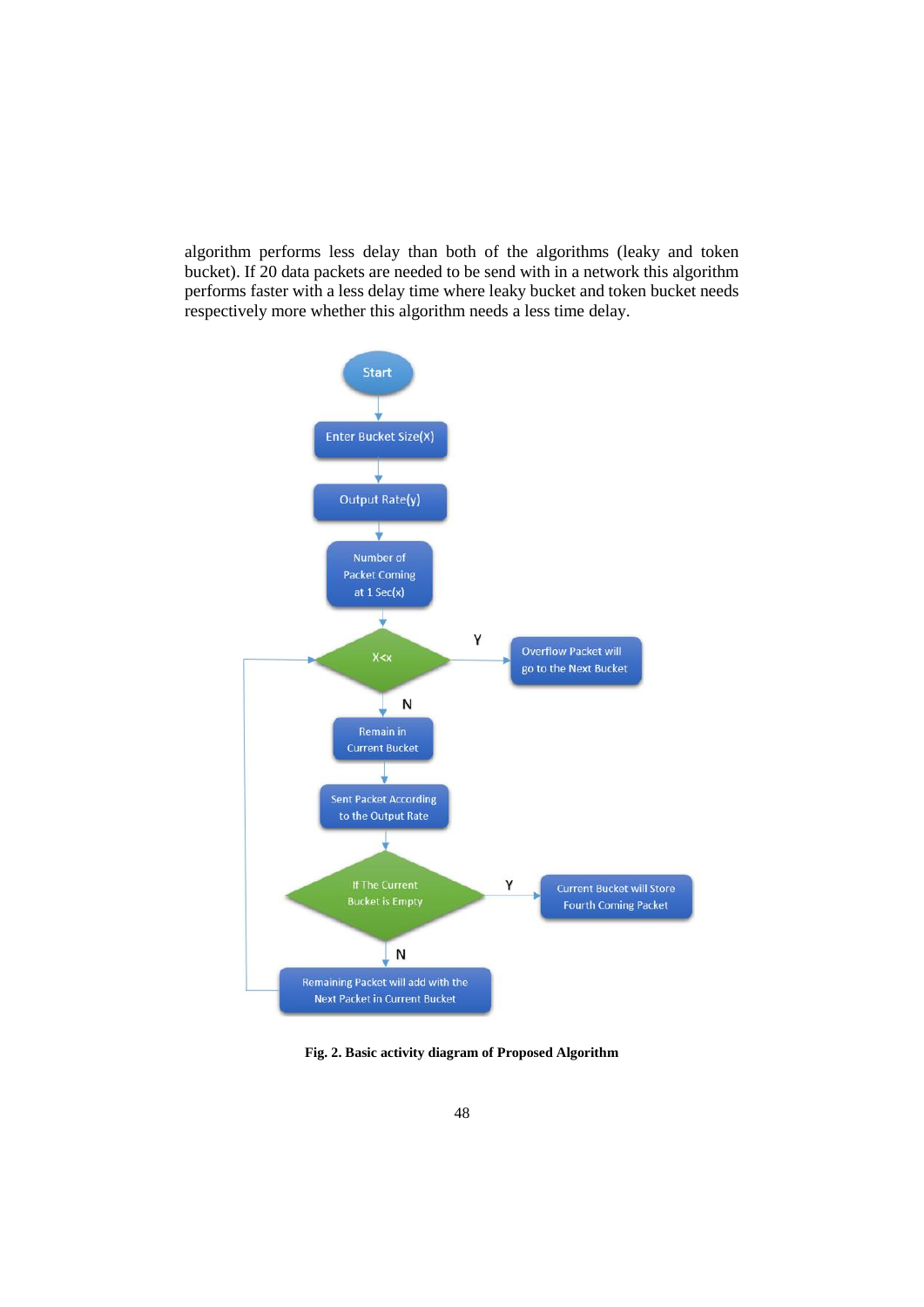

# **5. SIMULATION RESULTS**

**Fig. 3. Leaky Bucket vs. Proposed Algorithm (Delay)**

 Here leaky vs. proposed algorithm in terms of delay is shown in Figure 3. In the graph when 1000 packet send the delay is 2 second for Leaky bucket and 1 second for proposed algorithm. When 6000 packet send the delay is 11 second for Leaky bucket and 3 second for proposed algorithm. So, In Leaky bucket delay is increasing more than the proposed algorithm when the amount of packet is increased. That means less delay is happen in proposed algorithm.



**Fig. 4. Token Bucket vs. Proposed Algorithm (Delay)**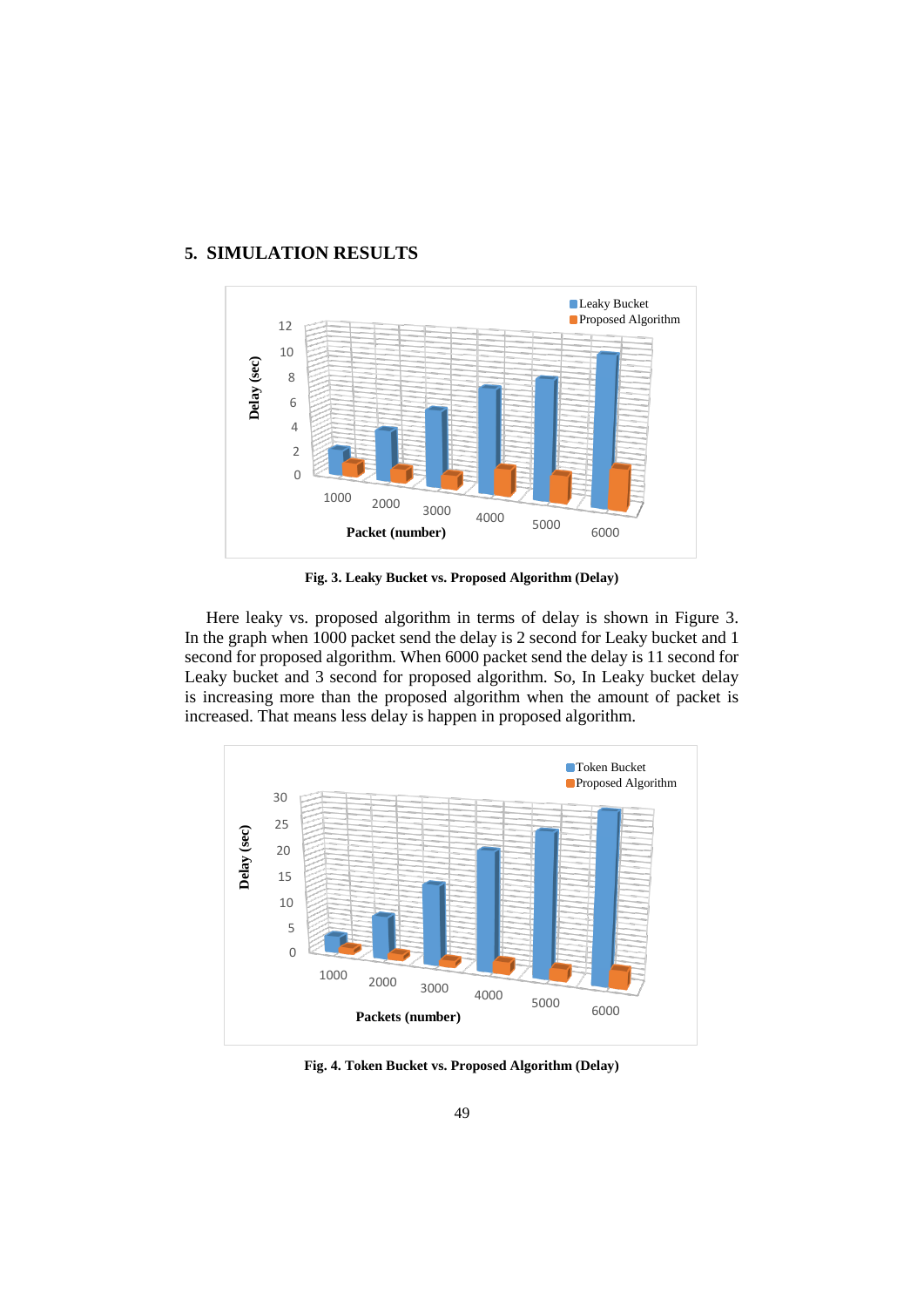Here Token vs. proposed algorithm in terms of delay is shown in Figure 4. In the graph when 1000 packet send the delay is 3 second for Token bucket and 1 second for proposed algorithm. When 6000 packet send the delay is 30 second for Token bucket and 3 second for proposed algorithm. So, In Token bucket delay is increasing more than the proposed algorithm when the amount of packet is increased. That means less delay is happen in proposed algorithm.



**Fig. 5. Leaky Bucket vs. Token Bucket vs. Proposed Algorithm (Delay)**

Here Leaky vs. Token vs. proposed algorithm in terms of delay is shown in Figure 5. Both Leaky and Token bucket make delay for sending packets. But whatever the amount of packets is sent the proposed algorithm make relatively less delay than Leaky and Token bucket.

Below performance comparison for 2000 Packets was showed.

**Tab. 1. Performance Comparison**

| <b>Performance</b><br>$\frac{1}{2}$ | <b>Leaky Bucket</b> | <b>Token Bucket</b> | <b>Proposed</b><br><b>Algorithm</b> |
|-------------------------------------|---------------------|---------------------|-------------------------------------|
| Delav                               | 2%                  | 4%                  | 0.55%                               |

## **6. CONCLUSION**

Mobile Ad Hoc Networks (MANET) provide one of the most emergent fields for research due to the high interest and it can offer in different sectors of our lives through the proper use of MANET. It is such an emerging technology that enables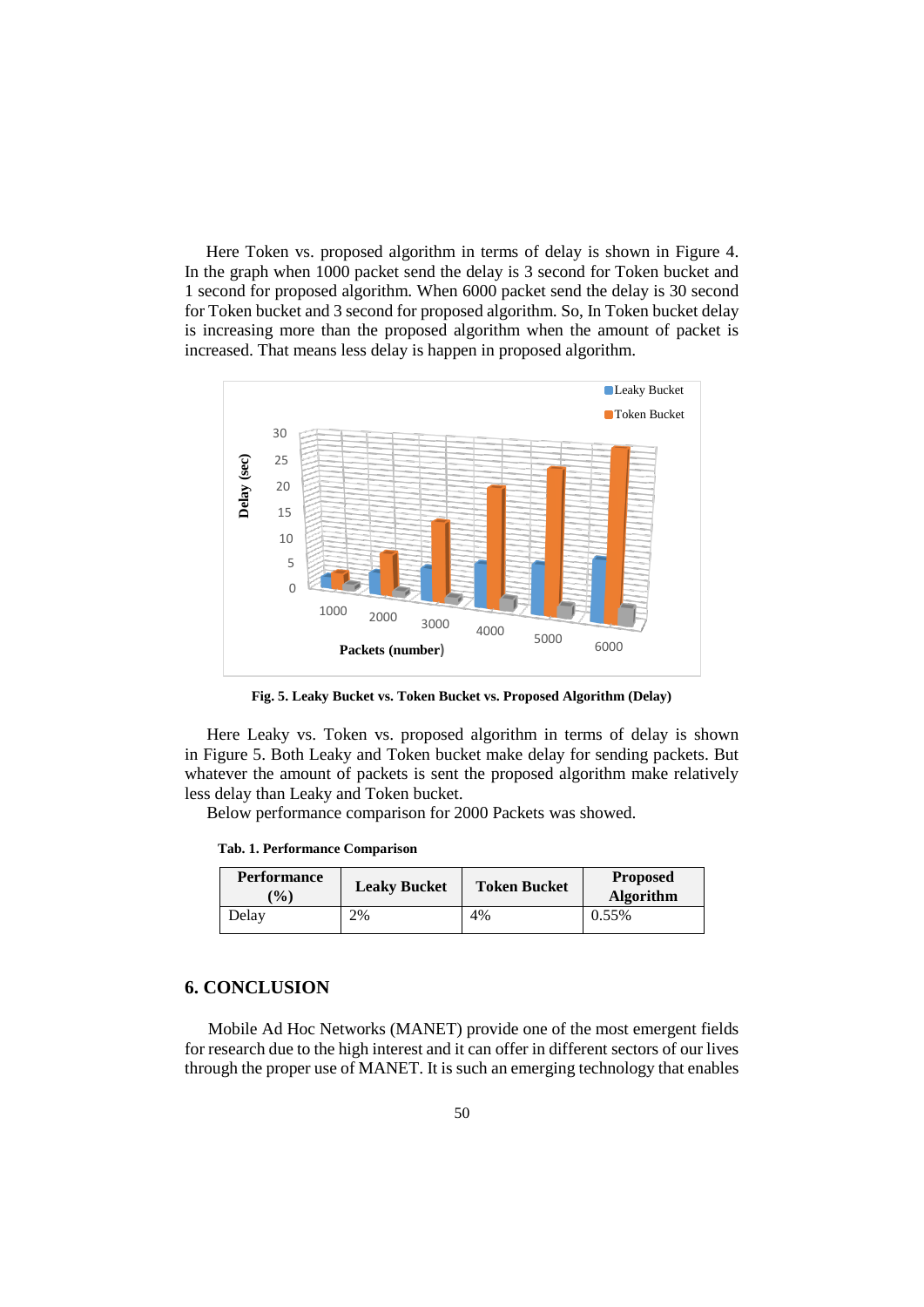a wide range of applications. To facilities' those services and applications the proposed bandwidth optimization technique used to provide an improved communication to optimize and enhanced the performance of MANET. In this research work, I have considered the bandwidth optimization technique in mobile ad hoc networks from the delay time viewpoint. I have analyzed various issue about bandwidth optimization and presented the design and analysis of a new bandwidth optimization technique for enhancement the performance of mobile ad hoc networks which is more efficient in terms of time delay and provides an optimal solution in an open and managed-open environment in Mobile Ad Hoc Network (MANET). The effectiveness of the proposed algorithm in terms of time delay in mobile ad hoc networks can redirect a new way towards optimization development in network communication. Comparing others, it can be said that the working process of the proposed scheme is far better. With a view to different measurements, the proposed new bandwidth optimization technique for mobile ad hoc network will be effective for pursuing an optimized platform.

#### **REFERENCES**

- Siva Ram Murthy, C., & Manoj, B. S. (2004). *Ad Hoc Wireless Networks, Architecture and Protocols*. New York, USA: Prentice Hall PTR.
- Basagni, S., Conti, M., Giordano, S., & Stojmenovic, I. (2003). *Mobile Ad Hoc Networks*. USA: IEEE Press, A john Wily & Sons, INC. Publication.
- Aggelou, G. (2004). *Mobile Ad Hoc Networks. 2nd edition*. New York, USA: McGraw Hill professional engineering.
- Agrawal, V. M., & Chauhan, H. (2015). An Overview of security issues in Mobile Ad hoc Networks. *International Journal of Computer Engineering and Sciences*, *1*(1), 9-17. doi:10.26472/ijces.v1i1.16
- Perkins, Ch. E. (2008). *Ad hoc networking*. Harlow, England: Addison-Wesley Professional.
- Pujolle, G. (2013). Metamorphic Networks. *Journal of Computing Science and Engineering*, *7*(3), 198-203. doi:0.5626/JCSE.2013.7.3.198
- Medhi, D., & Ramasamy, K. (2010). *Network routing: algorithms, protocols, and architectures*. San Francisco, USA: Morgan Kaufmann.
- Nakibly, G. (2014). *Traffic Engineering Algorithms for IP and MPLS Networks: Novel and practical algorithms for routing optimization of large operational networks.* Scholars Press.
- Farzanegan Daneshvar, M., Saidi, H., & Mahdavi, M. (2014). A Scheduling Algorithm for Bursty Traffic: Controlling of Service Rate and Burst. *Arabian Journal for Science and Engineering*, *39*(6), 4753-4764. doi:10.1007/s13369-014-1086-7
- Rahman, M. T. (2019). Enhancement of Inter-Vehicular Communication through a New Bandwidth Optimization Technique to Optimize the Performance of VANETs. *International Journal of Science and Research*, *8*(2), 966-971. doi:10.21275/ART20195166
- Farzaneh, Y., Mardi, A., & Ghorashi, S. A. (2014). A QoS-aware downlink packet scheduler using token bucket algorithm for LTE systems. In *2014 22nd Iranian Conference on Electrical Engineering (ICEE)* (pp. 1775-1780). Tehran. doi:0.1109/IranianCEE.2014.6999826.
- Ash, G. R. (2006). *Traffic Engineering and QoS Optimization of Integrated Voice and Data Networks*. Massachusetts, USA: Morgan Kaufmann.